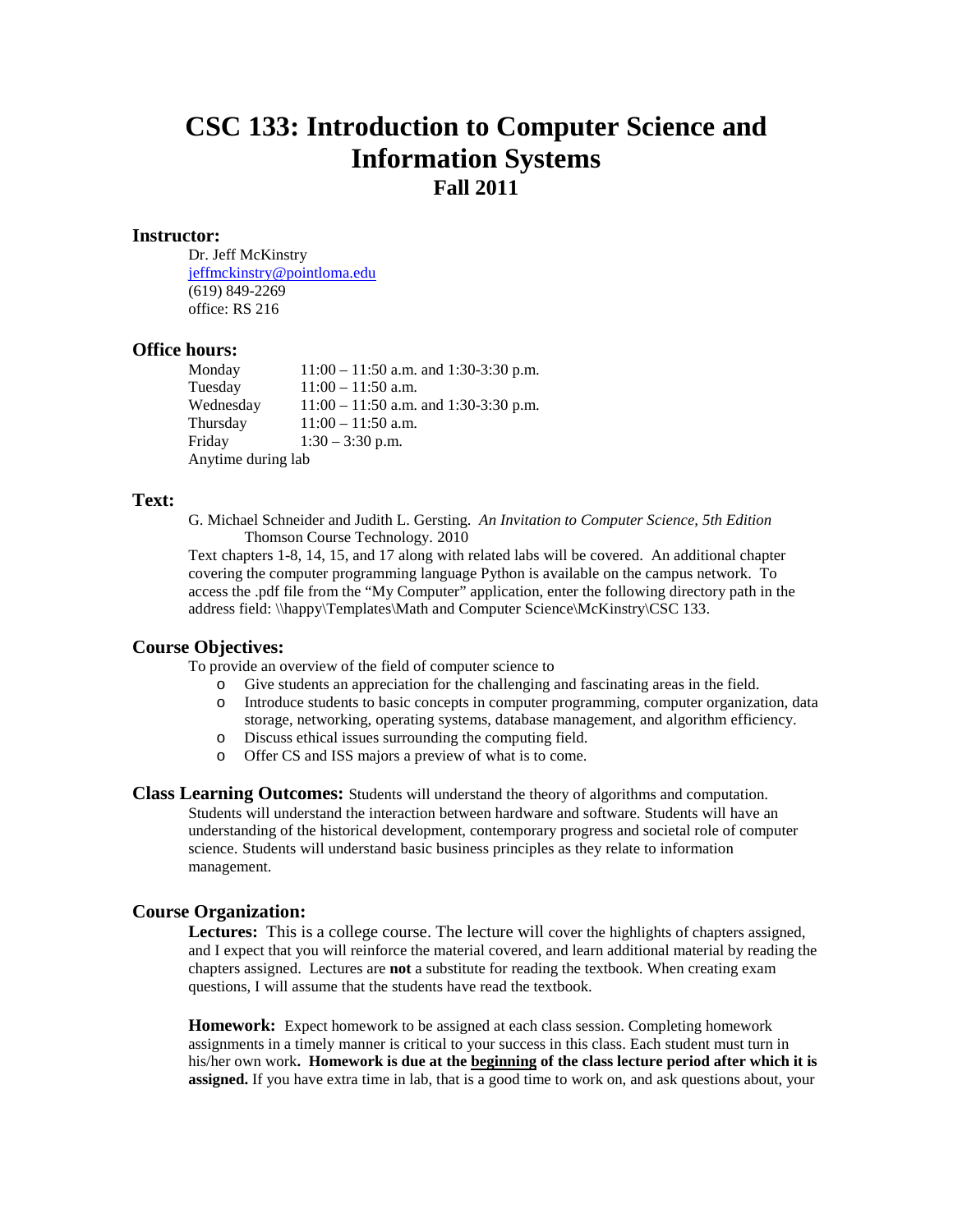homework. Homework may be turned in up to 1 week after it is due at a penalty of 30% off. **After that, late homework is not accepted**.

**Exams:** There will be 2 midterm exam. The exam will cover lecture, homework, reading and lab material. Students missing the exam for a school function must arrange to take the exam in advance. Students missing the exam for other reasons may not be allowed to make up the exam.

**Labs:** In most cases, lab assignments should be completed during the assigned lab time. At the latest, they are due at the beginning of the lab following the lab period on which the assignment was given unless otherwise indicated. Discussion of lab assignments is allowed, however, **each individual must turn in his/her own work** unless otherwise noted**. Lab attendance is mandatory.**

**Final Exam Date and Time:** Cumulative exam covering lecture and lab material. **Date: Tuesday, Dec. 13th from 10:30 a.m.-12:30 p.m.** The final exam date and time is set by the university at the beginning of the semester and may not be changed by the instructor. Only in the case that a student is required to take three exams during the same day of finals week is an instructor authorized to change the exam date and time for that particular student.

# **Grading:**

| Homework      | 10% |
|---------------|-----|
| Midterm Exams | 30% |
| Labs          | 30% |
| Final Exam    | 30% |

Final grades will be determined as follows:

|    | 80-82% | В-        | 67-69%      | D+ |
|----|--------|-----------|-------------|----|
| А- | 77-79% | $C_{\pm}$ | 63-66%      |    |
| B+ | 73-76% |           | $60 - 62\%$ | D- |
|    | 70-72% | C-        | $0-59%$     |    |
|    |        |           |             |    |

### **Attendance:**

Attendance is expected at each class section. In the event of an absence you are responsible for the material covered in class and the assignments given that day. See the Point Loma Nazarene University Catalog for a statement of the university's policy with respect to attendance. Missing more than one and a half week's worth of classes can result in a failing grade.

#### **Academic Accommodations:**

While all students are expected to meet the minimum academic standards for completion of this course as established by the instructor, students with disabilities may require academic accommodations. At Point Loma Nazarene University, students requesting academic accommodations must file documentation with the Disability Resource Center (DRC), located in the Bond Academic Center. Once the student files documentation, the Disability Resource Center will contact the student's instructors and provide written recommendations for reasonable and appropriate accommodations to meet the individual needs of the student. This policy assists the University in its commitment to full compliance with Section 504 of the Rehabilitation Act of 1973, the Americans with Disabilities (ADA) Act of 1990, and ADA Amendments Act of 2008, all of which prohibit discrimination against students with disabilities and guarantees all qualified students equal access to and benefits of PLNU programs and activities. **Students with learning disabilities who may need accommodations should discuss options with the instructor during the first two weeks of class.**

### **Class Enrollment:**

It is the student's responsibility to maintain his/her class schedule. Should the need arise to drop this course (personal emergencies, poor performance, etc.), the student has the responsibility to follow through (provided the drop date meets the stated calendar deadline established by the university), not